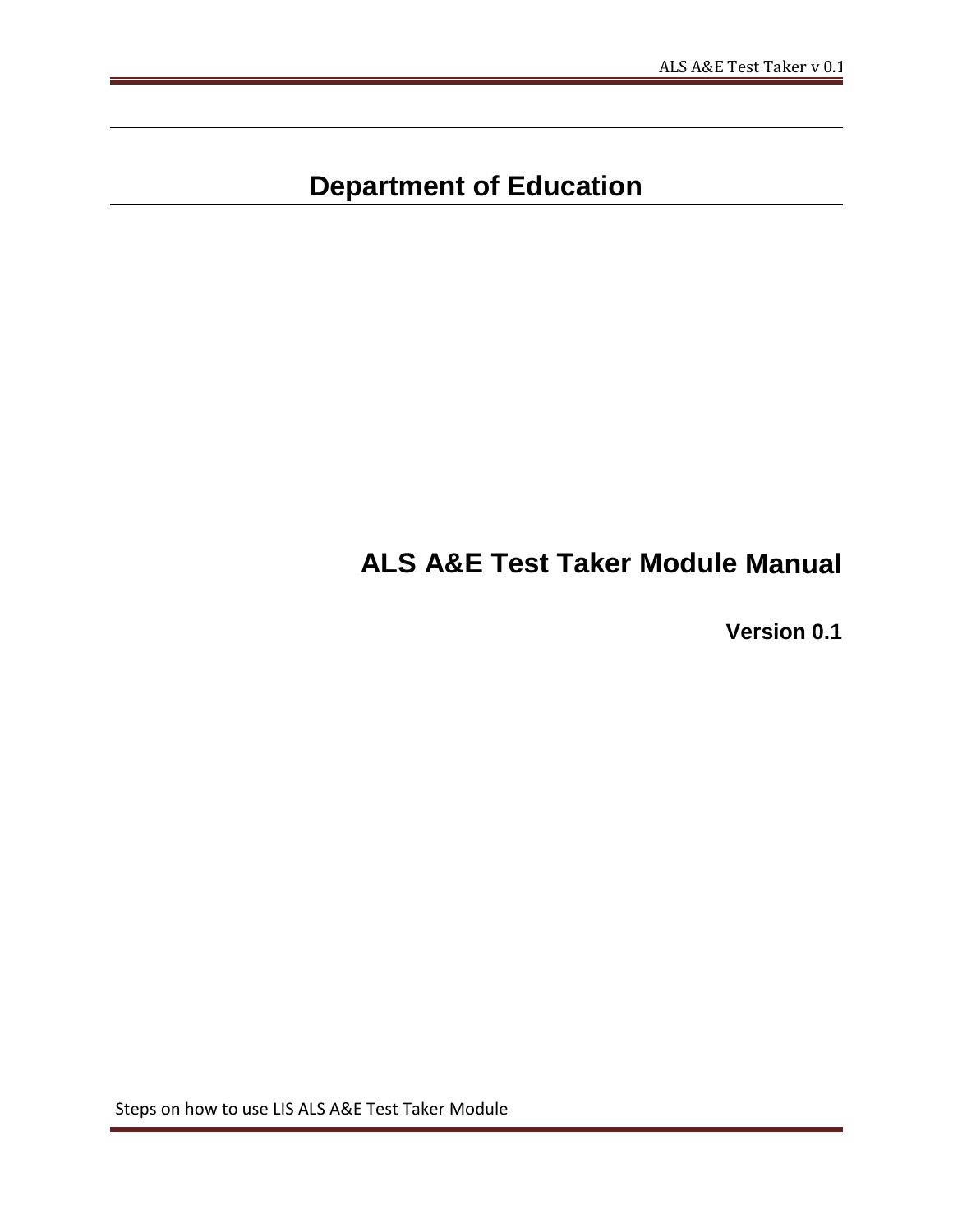| <b>Revision History</b> |  |
|-------------------------|--|
|-------------------------|--|

| Date      | <b>Version</b> | <b>Description</b>                                     | <b>Author</b> |
|-----------|----------------|--------------------------------------------------------|---------------|
| 1/05/2015 | 0.1            | Initial version of ALS A&E Test Taker<br>Module Manual | E. Ignacio    |
|           |                |                                                        |               |

# **Table of Acronyms**

| LIS        | Learner Information System       |
|------------|----------------------------------|
| UIS        | Unified Information System       |
| <b>ALS</b> | Alternative Learning System      |
| CLC        | <b>Community Learning Center</b> |
| <b>TRO</b> | <b>Test Registration Officer</b> |
|            |                                  |
|            |                                  |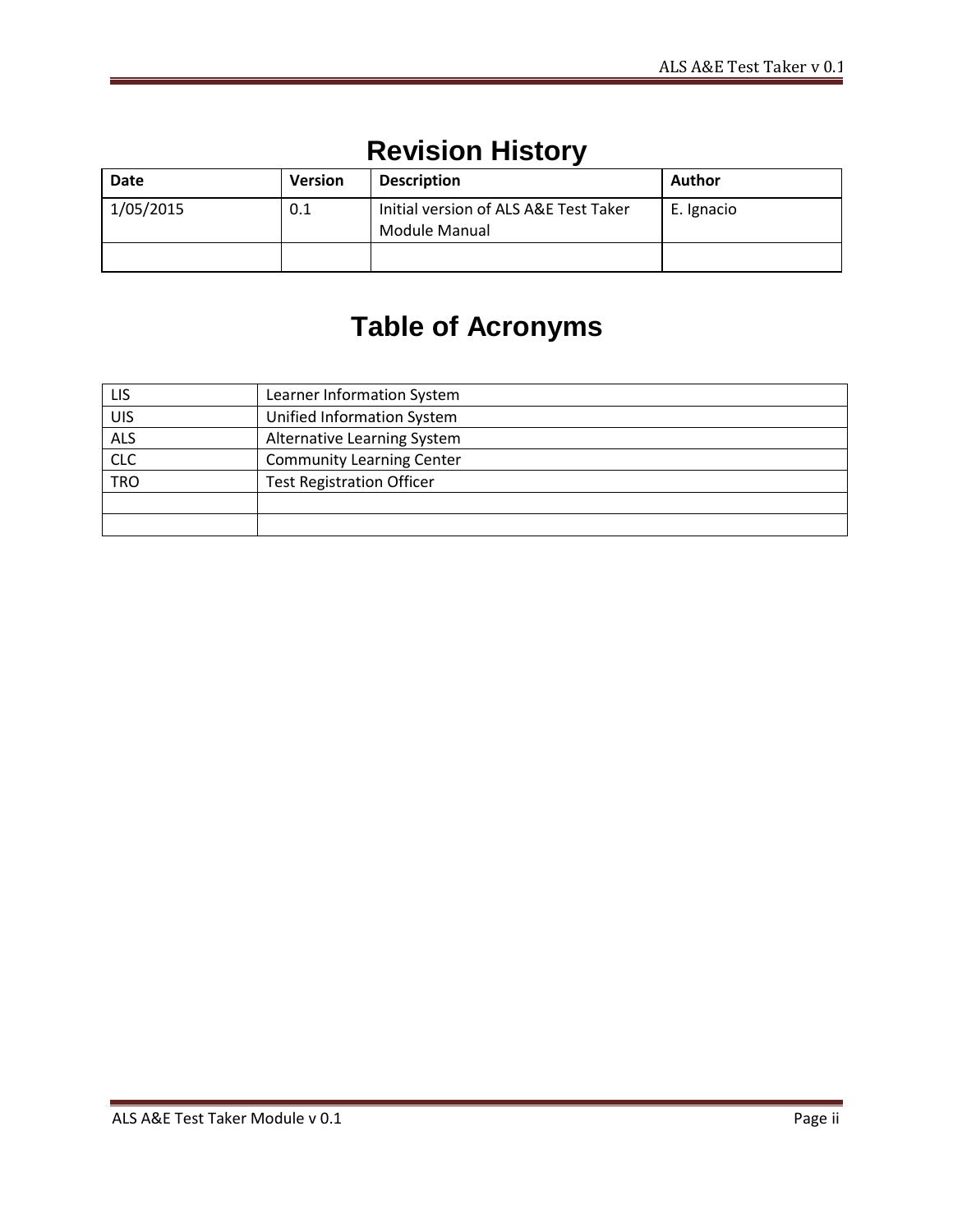# **Table of Contents**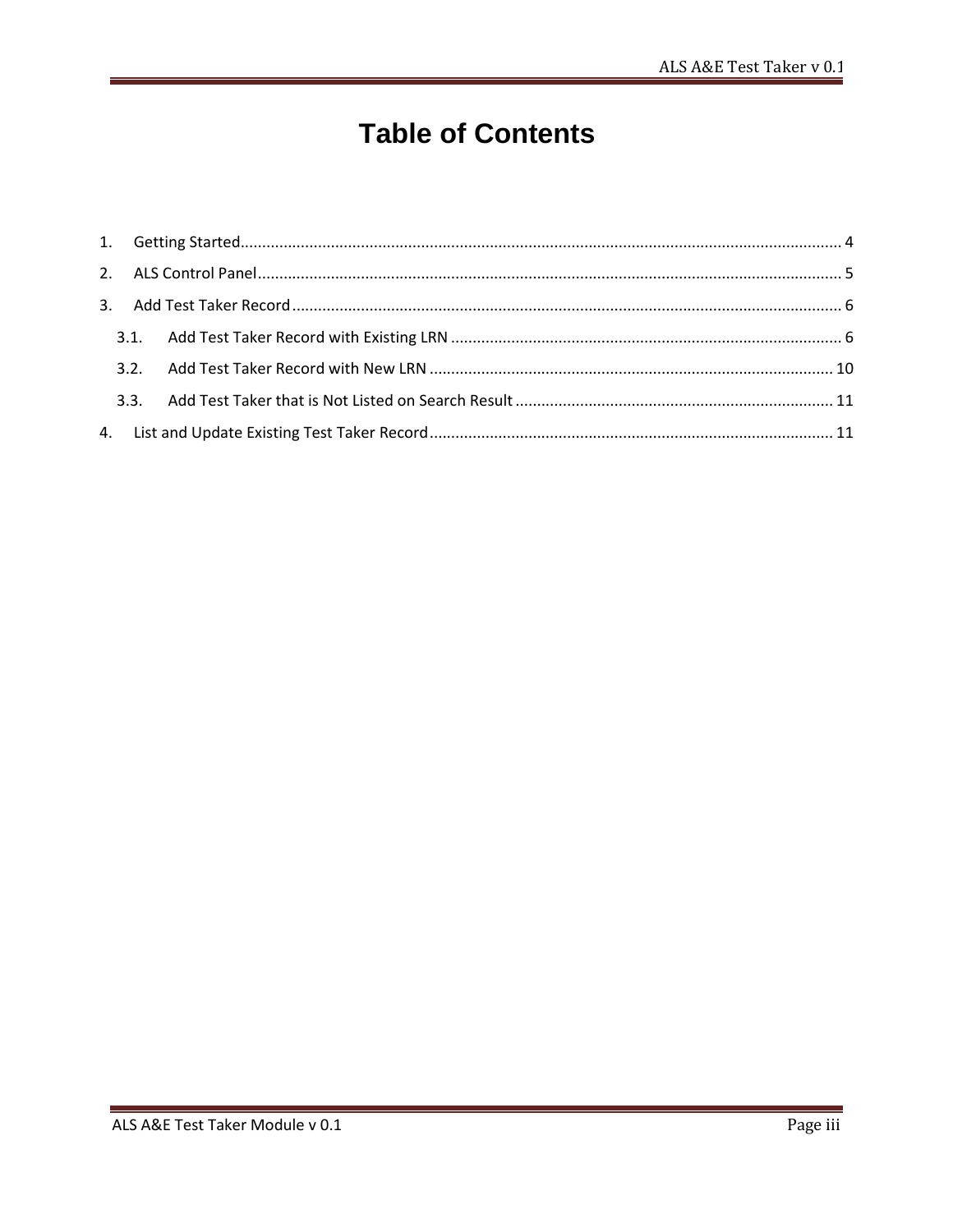## <span id="page-3-0"></span>**1. Getting Started**

To access the A&E Test Taker Module, login to UIS using an account with **ALS Facilitator** or **ALS Consolidator** role. Both user roles are referred to as TRO and can register test taker record. A successful login will direct the user to the main page of the UIS that provides access to his/her account. In the account context dropdown, select the office with ALS Facilitator or ALS Consolidator role assigned (*see Figure 1-1 Office with ALS role*).

| DepED Account |                                          | D                                                  |
|---------------|------------------------------------------|----------------------------------------------------|
|               | dsoriano -                               |                                                    |
|               | $\circledcirc$<br><b>Account context</b> |                                                    |
|               | Vigan City<br>ALS - FACILITATOR          |                                                    |
|               | Apayao<br>View Detailed                  | DepEd Apps                                         |
|               | Dulce Aguilar Soriano<br>Full name       | <b>Learner Information System</b>                  |
|               |                                          | <b>Enhanced Basic Education Information System</b> |
|               |                                          |                                                    |
|               |                                          | Security                                           |
|               |                                          | Password<br>Username                               |
|               |                                          | Old password *                                     |
|               |                                          |                                                    |
|               |                                          | New Password*                                      |

**Figure 1-1 Office with ALS role**

Go to the UIS top bar and select "Learner Information System" link to access LIS (*see Figure 1-2 LIS link*).

| intment of Education X                                                                                                |                                                    |                                  |                                             | - 0  |
|-----------------------------------------------------------------------------------------------------------------------|----------------------------------------------------|----------------------------------|---------------------------------------------|------|
| 121.97.254.136/uis/<br>G.<br>作                                                                                        |                                                    |                                  |                                             |      |
| Para sa mabilis na pag-access, ilagay dito ang iyong mga bookmark sa bookmarks bar. Mag-import ngayon ng mga bookmark |                                                    |                                  |                                             |      |
| Account                                                                                                               |                                                    |                                  | DULCE AGUILAR SORIANO -                     | Sign |
| dsoriano -                                                                                                            |                                                    | Learner Information System       | Enhanced Basic Education Information System |      |
| My Account                                                                                                            |                                                    | My Account<br>Exit impersonation | dsoriano                                    |      |
| View Detailed<br>Profile                                                                                              | DepEd Apps                                         |                                  |                                             |      |
| Dulce Aguilar Soriano<br>Full name                                                                                    | Learner Information System                         |                                  |                                             |      |
|                                                                                                                       | <b>Enhanced Basic Education Information System</b> |                                  |                                             |      |
|                                                                                                                       | Security                                           |                                  |                                             |      |
|                                                                                                                       | Password<br>Username                               |                                  |                                             |      |
|                                                                                                                       | Old password *                                     |                                  |                                             |      |
|                                                                                                                       | New Password *                                     |                                  |                                             |      |

#### **Figure 1-2 LIS link**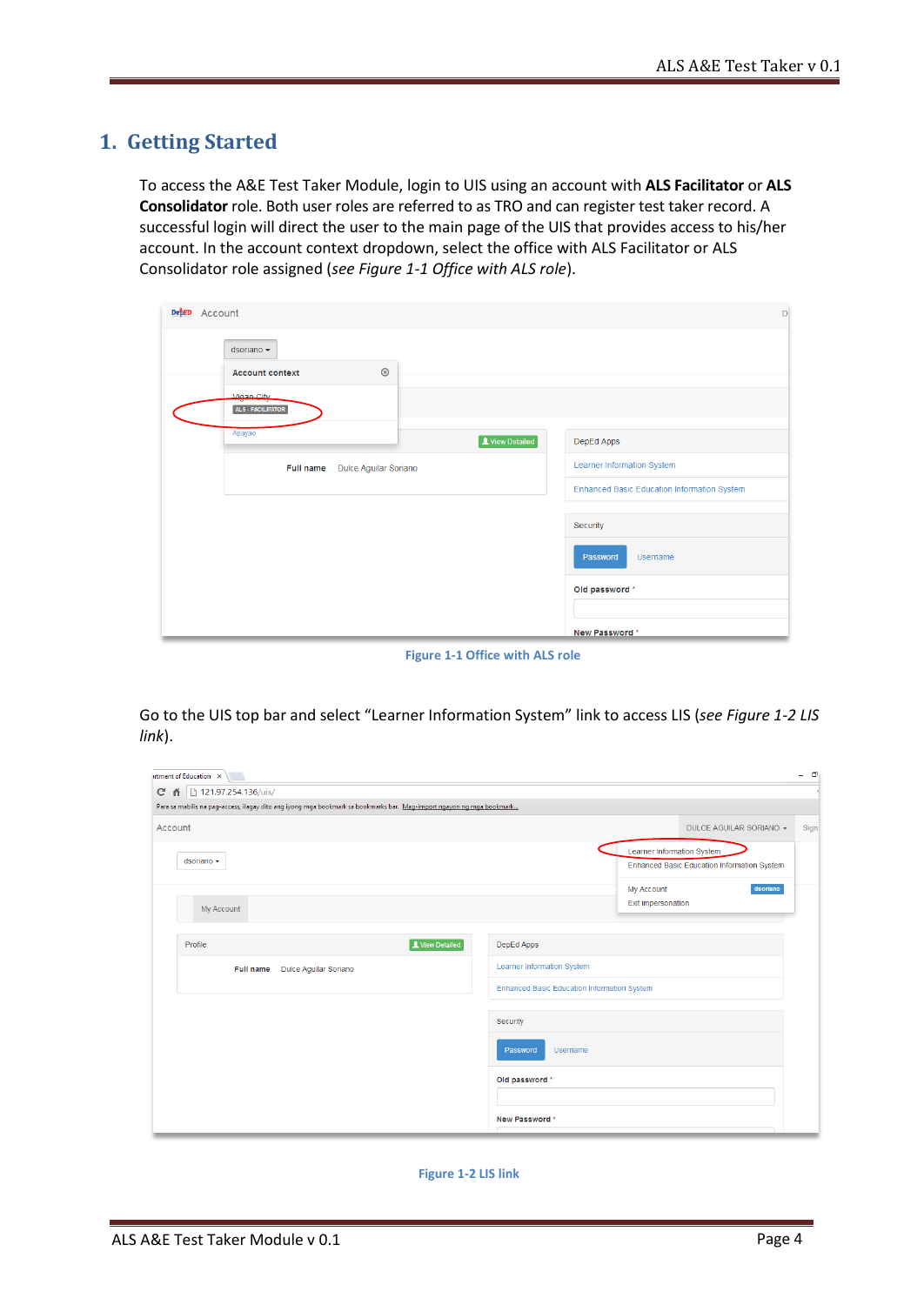## <span id="page-4-0"></span>**2. ALS Control Panel**

The initial page for LIS is the Dashboard, user can access the ALS control panel via "ALS" link located between "Dashboard" and "Help" nav bar *(see Figure 2-1 ALS Control Panel Link). Note that this link is only visible for users with ALS roles.*

| Learner Information System                                                    |                                            | <b>W KEN BRUTAS MARFILLA -</b>                |
|-------------------------------------------------------------------------------|--------------------------------------------|-----------------------------------------------|
| Dashboard<br>Vigan City                                                       |                                            | <b>Dashboard</b><br>ALS<br>Jupport            |
| Explore -<br>Beginning of School Year Cut-off<br>Oct 24, 2014<br>SY 2014-2015 |                                            | BOSY SY 2014-2015<br>$\overline{\phantom{a}}$ |
| <b>Elementary Enrolment</b>                                                   |                                            | Overview Summary                              |
|                                                                               | <b>Total Enrolment</b>                     |                                               |
|                                                                               |                                            |                                               |
|                                                                               | Male Female<br>$\bullet$<br>$\overline{0}$ |                                               |
| <b>Secondary Enrolment</b>                                                    |                                            | Overview Summary                              |

**Figure 2-1 ALS Control Panel Link**

A facilitator is required to be in the "active roster" of the division DepEd procured and delivered facilitators for the calendar year to be able to register test taker/s. The Division ALS Admin account is responsible for maintaining the facilitator's list on a yearly basis.

| Note: For Facilitators experiencing problem using their accounts, kindly contact your designated ALS Division Admin for<br>assistance (see Figure 2-2 Panel Display for Inactive Facilitator). |  |
|------------------------------------------------------------------------------------------------------------------------------------------------------------------------------------------------|--|
| Dashboard / ALS Control Panel                                                                                                                                                                  |  |
| A&E Test Takers 2014-12-07<br>Your account is currently not allowed to access this module.                                                                                                     |  |



| Dashboard / ALS Control Panel                                        |
|----------------------------------------------------------------------|
| A&E Test Takers 2014-12-07                                           |
| No record found                                                      |
| You have not added any test taker yet. Click add to create an entry. |
| Add                                                                  |

 **Figure 2-3 Panel for No Test Taker Added**

For Facilitator/Consolidator that has no test taker added yet, his/her control panel will have an "add" button displayed to register the first test taker (*see Figure 2-3 Panel for No Test Taker Added*).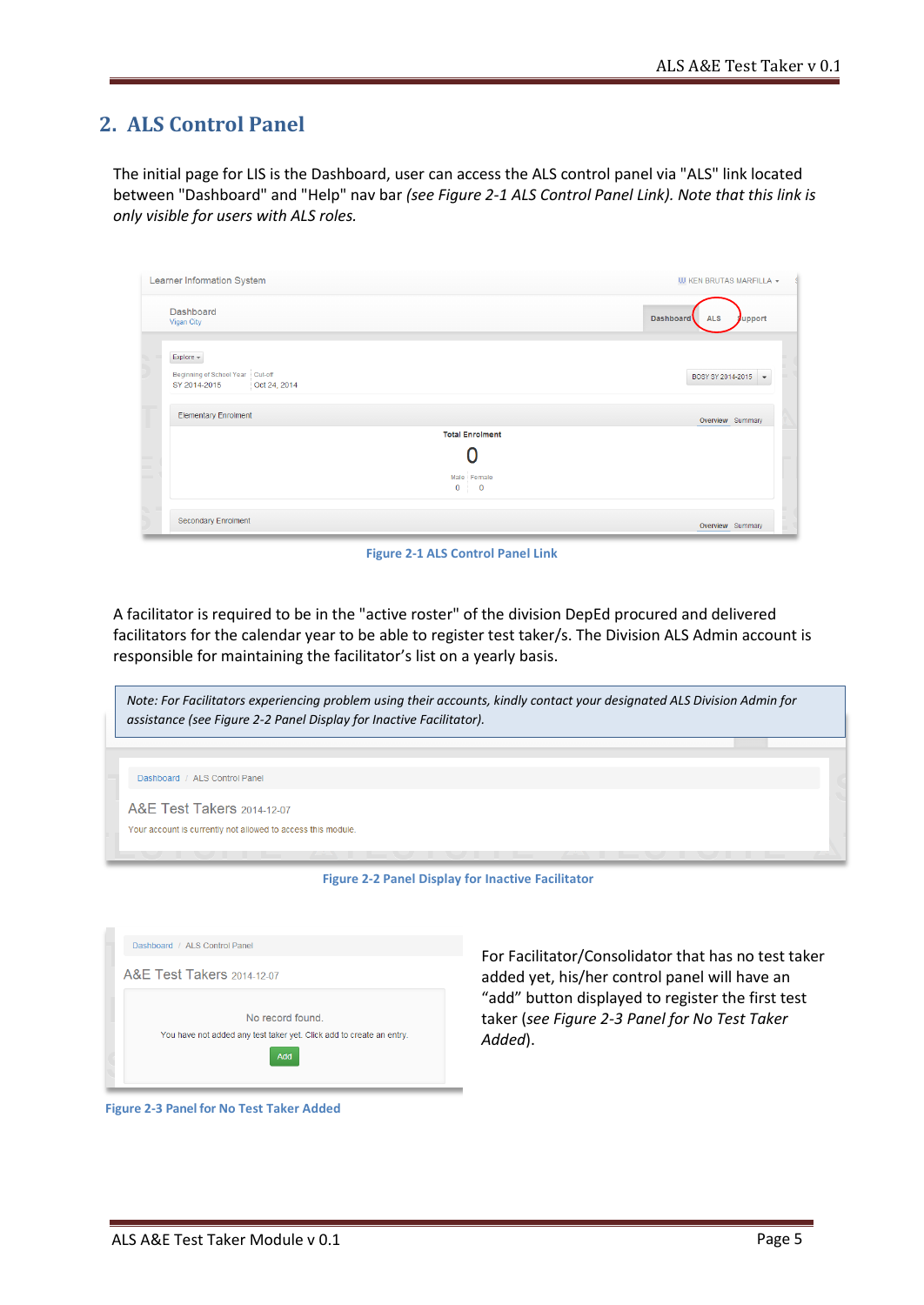For users who were able to register a test taker before, there will be a display count of A&E Elementary and Secondary test takers with buttons to add and list test takers (*see Figure 2-4 Panel with Test Taker/s Added*).

In general, ALS control panel displays the date when registration started.

| Dashboard / ALS Control Panel |                |
|-------------------------------|----------------|
| A&E Test Takers 2014-12-07    |                |
| <b>A&amp;E Test Takers</b>    | Add List       |
| <b>Elementary</b>             | Secondary      |
| 2                             | $\overline{2}$ |
|                               |                |

**Figure 2-4 Panel with Test Taker/s Added**

## <span id="page-5-1"></span><span id="page-5-0"></span>**3. Add Test Taker Record**

Facilitator and Consolidator can add Test Takers with or without LRN.

### **3.1. Add Test Taker Record with Existing LRN**

Click on the "Add" button in the ALS Control Panel to Add Test Taker. The system will display a verification page to ensure accuracy of the test taker data that is about to be entered *(see Figure 3.1-1 Test Taker Data Verification).* Select which document is your basis for the details you will encode.

| Dashboard / ALS Control Panel / Test Taker |                                                                                                      |  |
|--------------------------------------------|------------------------------------------------------------------------------------------------------|--|
|                                            | <b>Add Test Taker</b>                                                                                |  |
|                                            | Accomplish the checklist below to ensure accuracy<br>of the test taker data you are about to encode. |  |
|                                            | • Tick if document is available on hand                                                              |  |
|                                            | ◯ Birth certificate                                                                                  |  |
|                                            | ◯ Baptismal certificate or any proof of birth or<br>health                                           |  |
|                                            | Proceed<br>Cancel                                                                                    |  |
|                                            |                                                                                                      |  |

**Figure 3.1-1 Test Taker Data Verification**

Enter the LRN of the existing learner or click "Learner Search" to find user by name *(see Figure 3.1-2 Search Existing Learner).*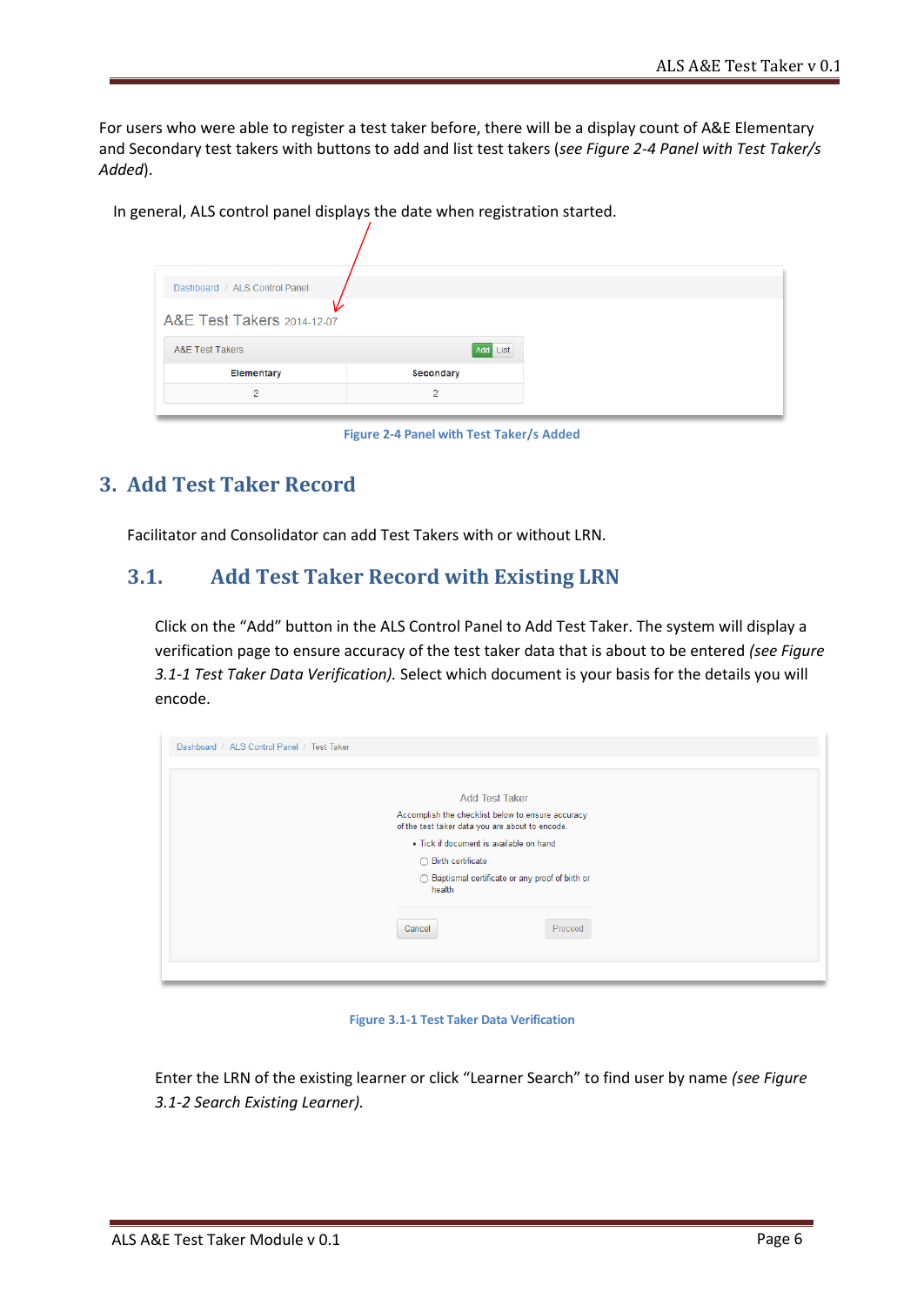|  | <b>Add Test Taker</b>                                        |  |
|--|--------------------------------------------------------------|--|
|  | Enter LRN or click "Learner Search" to find learner by name. |  |
|  |                                                              |  |
|  | Learner Search<br>Cancel                                     |  |



### **Search by LRN**

If the LRN you have entered is valid, Search result will display. Click on the preview link to view the Basic Profile of the Learner (*see Figure 3.1-3 Search Result)*. Click on the **Continue** button and input ALS A&E Test specific data (*see Figure 3.1-4 Learner Basic Profile and Figure 3.1-5 ALS A&E Test specific data).*

| Search Parameters<br>Cancel Search |   | Search Result |                  |                   |                |                 |                   |         |
|------------------------------------|---|---------------|------------------|-------------------|----------------|-----------------|-------------------|---------|
| 110418050007                       | # | <b>LRN</b>    | Last name        | <b>First name</b> | Middle name    | <b>Ext name</b> | <b>Birth Year</b> |         |
| Search by LRN                      |   | 110418050007  | <b>DELA CRUZ</b> | <b>ANGELICA</b>   | $\overline{A}$ |                 | 2015              | Preview |
| $or -$                             |   |               |                  |                   |                |                 |                   |         |
| Last name*                         |   |               |                  |                   |                |                 |                   |         |
|                                    |   |               |                  |                   |                |                 |                   |         |
| First name*                        |   |               |                  |                   |                |                 |                   |         |
|                                    |   |               |                  |                   |                |                 |                   |         |
|                                    |   |               |                  |                   |                |                 |                   |         |
| Search by Name                     |   |               |                  |                   |                |                 |                   |         |



| <b>Basic profile</b> |                                                                                                           | Most recent enrolment                                  |
|----------------------|-----------------------------------------------------------------------------------------------------------|--------------------------------------------------------|
| Gender F             | Last DELA CRUZ<br>First ANGELICA<br>Middle ADOR<br>Birthdate 1999-12-28<br>15 y/o as of today, 2015-01-12 | Formal / SY 2013-2014 / Grade 7 (Year I) / Dropped out |

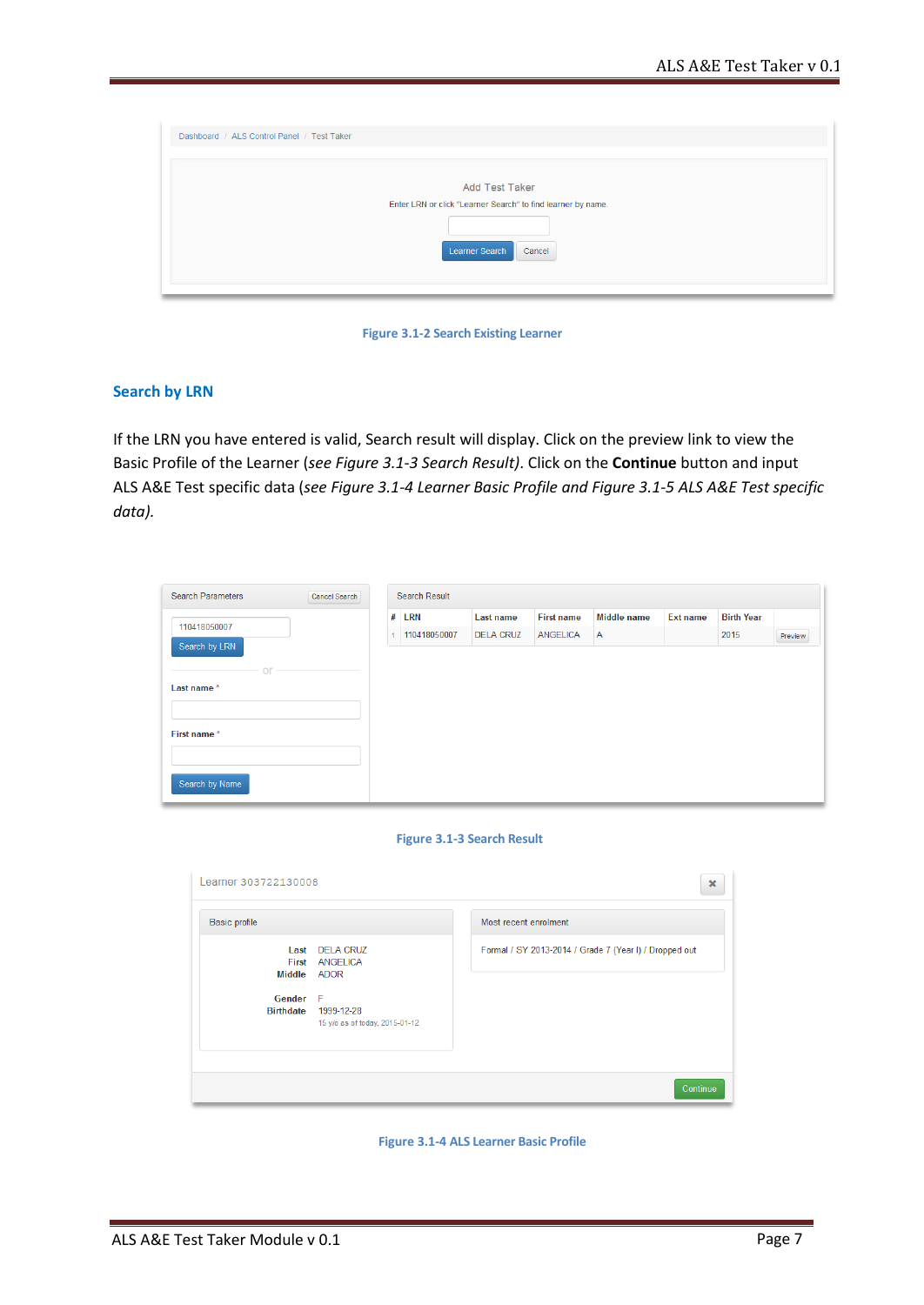| Learner 136873120306<br>First name*                                       | Middle name*                                       | Last name*                        | Ext name* |
|---------------------------------------------------------------------------|----------------------------------------------------|-----------------------------------|-----------|
| ARNOLD                                                                    | <b>NA</b>                                          | CRUZ                              |           |
| Gender*                                                                   | Birth date *                                       |                                   |           |
| ▼<br>Male                                                                 | 08/22/1998                                         |                                   |           |
| <b>Test</b>                                                               |                                                    |                                   |           |
| Level <sup>*</sup>                                                        | Date Taken*                                        |                                   |           |
| A&E Elementary<br>۷.                                                      | $2014$ <b>v</b><br>Dec $\mathbf{v}$ 7 $\mathbf{v}$ |                                   |           |
| <b>Testing Center</b>                                                     |                                                    |                                   |           |
| Venue                                                                     |                                                    | Barangay                          |           |
| Find by venue name or school                                              | $\mathbf{v}$                                       | <b>Find Barangay</b><br>$\forall$ |           |
| Intervention                                                              |                                                    |                                   |           |
| Select intervention received by learner<br>for the current calendar year. |                                                    |                                   |           |
| ۰<br>A&E Elementary                                                       |                                                    |                                   |           |

**Figure 3.1-5 ALS A&E Test Specific Data**

### **Search by Name**

If you search the learner by name, input its first and last name on the field *(see Figure 3.1-6 Search by Name)* and click Search by Name button.

| <b>Search Parameters</b> | Cancel Search |
|--------------------------|---------------|
|                          | Search by LRN |
|                          |               |
| Last name *              |               |
|                          |               |
| First name *             |               |
|                          |               |
|                          |               |
| Search by Name           |               |
|                          |               |

### **Figure 3.1-6 Search by Name**

If the system returned too many results, the admin should input middle name and birth year to make the search more specific. Click on the "search by name" button to do the search. The search result shall be displayed on the right part of the page with the learner's details *(see Figure 3.1-7 Search by Name with Specific Parameters)*.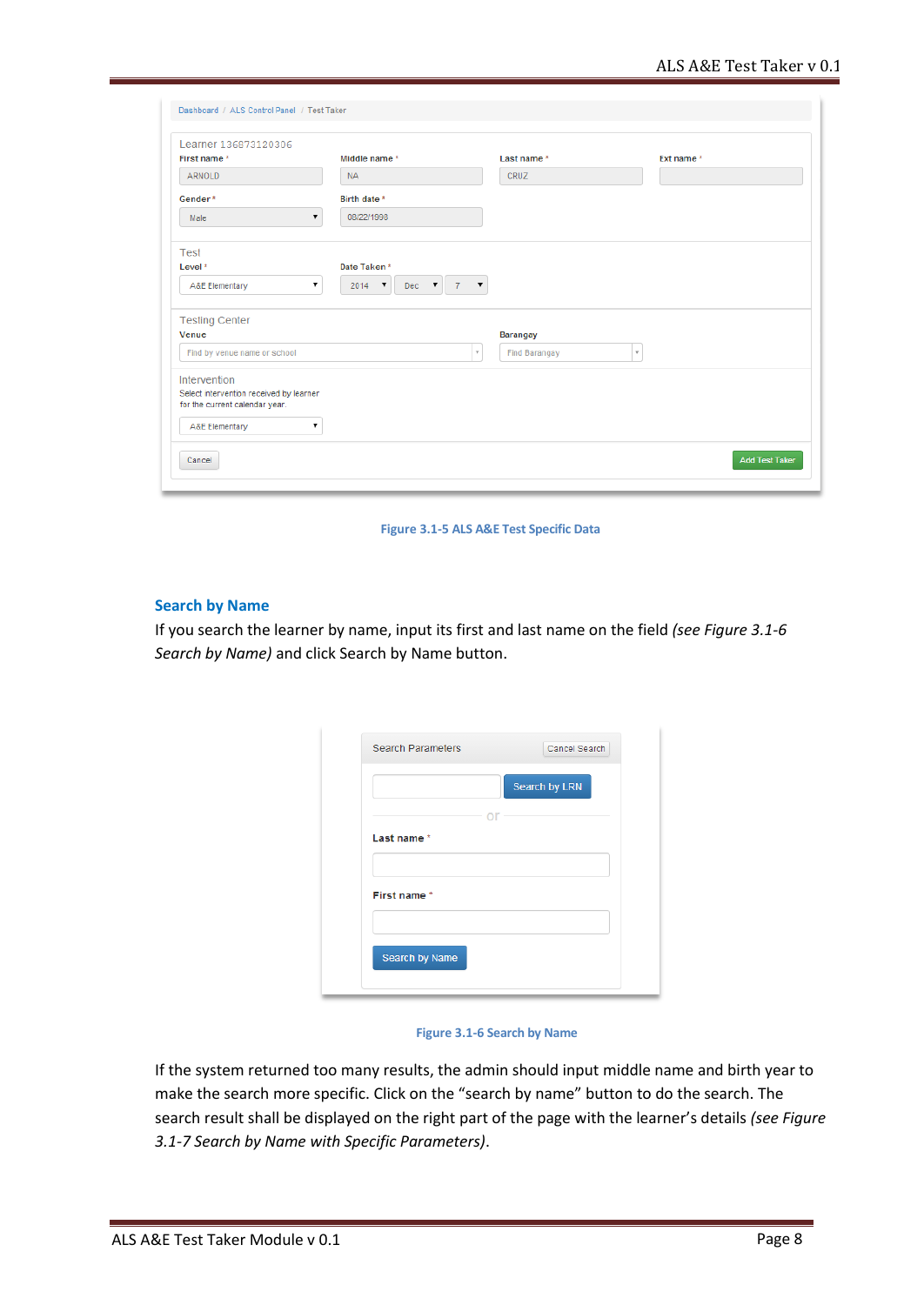| <b>Search Parameters</b> | Cancel Search |              | Search Result   |                |                   |             |                 |                   |             |
|--------------------------|---------------|--------------|-----------------|----------------|-------------------|-------------|-----------------|-------------------|-------------|
|                          | Search by LRN |              | # LRN           | Last name      | <b>First name</b> | Middle name | <b>Ext name</b> | <b>Birth Year</b> |             |
|                          |               | $\mathbf{1}$ | 301630080141    | <b>SORIANO</b> | <b>ALVIN</b>      | $\mathsf D$ |                 | 1995              | Preview     |
| or                       |               |              | 1 records found |                |                   |             |                 |                   | Not listed? |
| Last name *              |               |              |                 |                |                   |             |                 |                   |             |
| Soriano                  |               |              |                 |                |                   |             |                 |                   |             |
| First name *             |               |              |                 |                |                   |             |                 |                   |             |
| Alvin                    |               |              |                 |                |                   |             |                 |                   |             |
| Middle name *            |               |              |                 |                |                   |             |                 |                   |             |
| de mesa                  |               |              |                 |                |                   |             |                 |                   |             |
| Birth year *             |               |              |                 |                |                   |             |                 |                   |             |
| 1995                     |               |              |                 |                |                   |             |                 |                   |             |
|                          |               |              |                 |                |                   |             |                 |                   |             |
| Search by Name           |               |              |                 |                |                   |             |                 |                   |             |



Click on the "Preview" button to view its Basic Profile. Finally, click the "Continue" button and input ALS A&E Test specific data to register (*see Figure 3.1-4 Learner Basic Profile and Figure 3.1- 5 ALS A&E Test specific data).*

| Learner 136873120306<br>First name*                                       | Middle name*                                 | Last name*                          | Ext name* |
|---------------------------------------------------------------------------|----------------------------------------------|-------------------------------------|-----------|
| ARNOLD                                                                    | <b>NA</b>                                    | CRUZ                                |           |
| Gender*                                                                   | Birth date *                                 |                                     |           |
| ▼<br>Male                                                                 | 08/22/1998                                   |                                     |           |
| <b>Test</b>                                                               |                                              |                                     |           |
| Level*                                                                    | Date Taken*                                  |                                     |           |
| A&E Elementary<br>▼                                                       | Dec $\bullet$ 7 $\bullet$<br>$2014$ <b>v</b> |                                     |           |
| <b>Testing Center</b>                                                     |                                              |                                     |           |
| Venue                                                                     |                                              | Barangay                            |           |
| Find by venue name or school                                              | $\forall$                                    | <b>Find Barangay</b><br>$\mathbf v$ |           |
| Intervention                                                              |                                              |                                     |           |
| Select intervention received by learner<br>for the current calendar year. |                                              |                                     |           |
| A&E Elementary<br>▼                                                       |                                              |                                     |           |

#### **Figure 3.1-5 ALS A&E Test Specific Data**

Note that the "Intervention" setting under Test Specific Data shall be specified by an ALS Consolidator. Only Facilitators included in the division's "Active roster" shall be available on the "Facilitator" dropdown list. This option and the Division list shall only be active if A&E Elementary or Secondary Intervention is selected. *(see Figure 3.1-8 Intervention Setting).*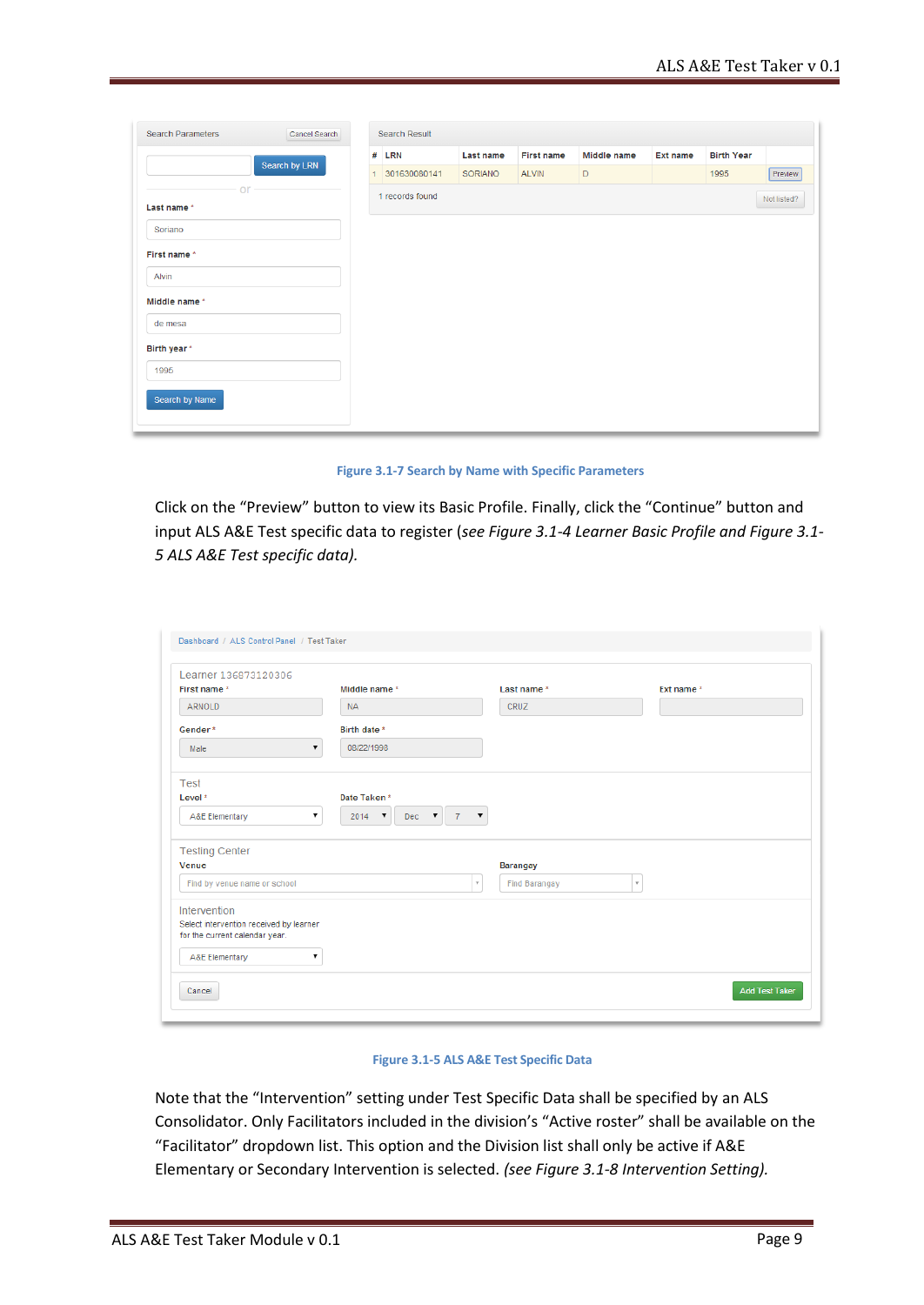| 100786 - Burgos Memorial School West    | $\times$ $\times$               | CITY OF VIGAN (Capital) |
|-----------------------------------------|---------------------------------|-------------------------|
|                                         |                                 |                         |
| Intervention                            |                                 |                         |
| Select intervention received by learner | <b>Region</b>                   |                         |
| for the current calendar year.          | Region I<br>$\checkmark$        |                         |
| $\checkmark$<br>A&E Secondary           | <b>Division</b>                 |                         |
|                                         | Vigan City<br>$\checkmark$      |                         |
|                                         | Facilities                      |                         |
|                                         |                                 |                         |
|                                         | $\alpha$                        |                         |
| Cancel                                  | 100783 - Ayusan-Paoa Elementary | Add Test Taker          |
|                                         | School                          |                         |
|                                         | <b>KARITON LEARNING</b>         |                         |
|                                         | MARFILLA, KEN, BRUTAS,          |                         |
|                                         | SORIANO, DULCE, AGUILAR,        |                         |
| Department of Education                 |                                 |                         |

**Figure 3.1-8 Intervention Setting**

<span id="page-9-0"></span>Once submitted, page will return to list of test takers. TRO may still update test level and venue of a test taker.

## **3.2. Add Test Taker Record with New LRN**

Click on the "Add" button in the ALS Control Panel to Add Test Taker. Click on the "Learner Search" button to enter Learner's first and last name. Click on "Search by Name" button to do the search *(see Figure 3.1-4 Search by Name)*.

Because we are adding a Test Taker that has no LRN yet, a verification message shall be displayed informing that the record was not found. Click on the "No, this is correct!" button to confirm that you have key in the correct data. A pop up message shall appear with the name you have entered (see *Figure 3.2-1 Create New Record*). Click on "New Record" to enter Test Specific Data then click "Add Test Taker" button to finalize record creation.

| <b>Search Parameters</b><br><b>Cancel Search</b><br>Search by LRN<br>or<br>Last name*<br>Jennifer<br>First name*<br>Lawrence | Record of "LAWRENCE JENNIFER<br>Make sure search parameters are correc<br>No, this is correct. Create new record. | Create a new record with the following<br>details<br><b>First name</b><br><b>LAWRENCE</b><br><b>Last name</b><br><b>JENNIFER</b><br>New Record |
|------------------------------------------------------------------------------------------------------------------------------|-------------------------------------------------------------------------------------------------------------------|------------------------------------------------------------------------------------------------------------------------------------------------|
| Search by Name                                                                                                               |                                                                                                                   |                                                                                                                                                |

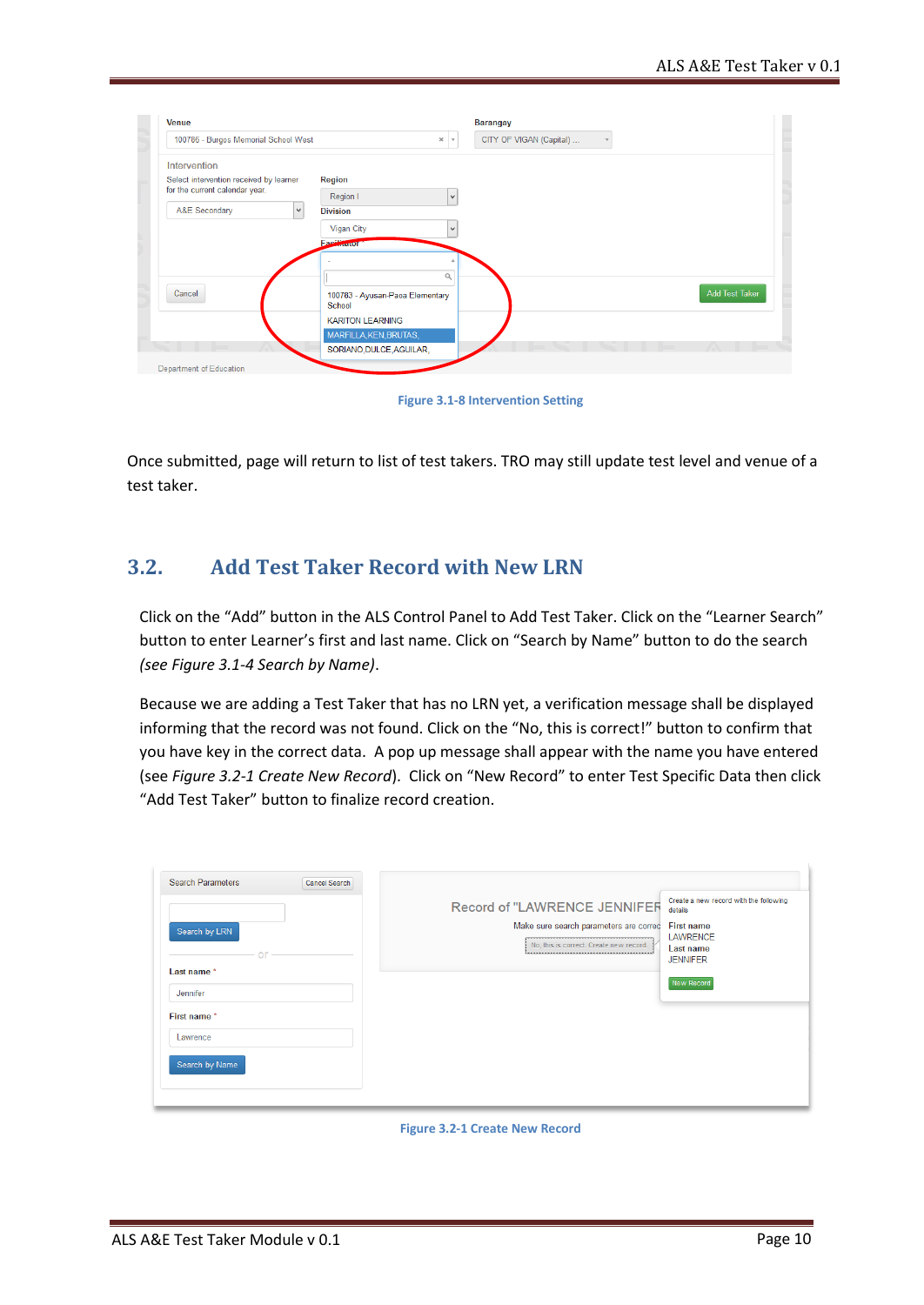## <span id="page-10-0"></span>**3.3. Add Test Taker that is Not Listed on Search Result**

If you search a learner by name *(see section 3.1 – Search by Name)* and the system returned related results but is not the user you are looking for, click on the "Not Listed? Create new record." button *(see Figure 3.3-1 Record Not Listed).* A pop up message shall appear with the name you have entered (see *Figure 3.2-1 Create New Record*). Click on "New Record" link to enter Test Specific Data then click "Add Test Taker" button to finalize record creation.

|            | $#$ LRN         | Last name    | <b>First name</b> | Middle name       | <b>Ext name</b> | <b>Birth Year</b> |                                |
|------------|-----------------|--------------|-------------------|-------------------|-----------------|-------------------|--------------------------------|
|            | 301245080181    | <b>REYES</b> | <b>SANTOS</b>     | <b>MARK YDDET</b> |                 | 1996              | Preview                        |
| $-$ or $-$ | 1 records found |              |                   |                   |                 |                   |                                |
|            |                 |              |                   |                   |                 |                   |                                |
|            |                 |              |                   |                   |                 |                   |                                |
|            |                 |              |                   |                   |                 |                   |                                |
|            |                 |              |                   |                   |                 |                   |                                |
|            |                 |              |                   |                   |                 |                   |                                |
|            |                 |              |                   |                   |                 |                   | Not listed? Create new record. |



## <span id="page-10-1"></span>**4. List and Update Existing Test Taker Record**

Access the ALS Control Panel by clicking the ALS link at the LIS mainpage *(see Figure 2-1 ALS Control Panel Link)*. Click on the "List" link under the A & E Test Takers panel *(see Figure 4-1 List Link).*

| Dashboard / ALS Control Panel |           |
|-------------------------------|-----------|
| A&E Test Takers 2014-12-07    |           |
| <b>A&amp;E Test Takers</b>    | ist       |
| Elementary                    | Secondary |
| 2                             | 0         |

#### **Figure 4-1 List Link**

List of Test Takers shall display. Click on the "Update" link to access Test Taker Specific Test Data *(see Figure 4-2List Link)*. Update details as necessary and click on the "Update Test Taker" button to commit changes.